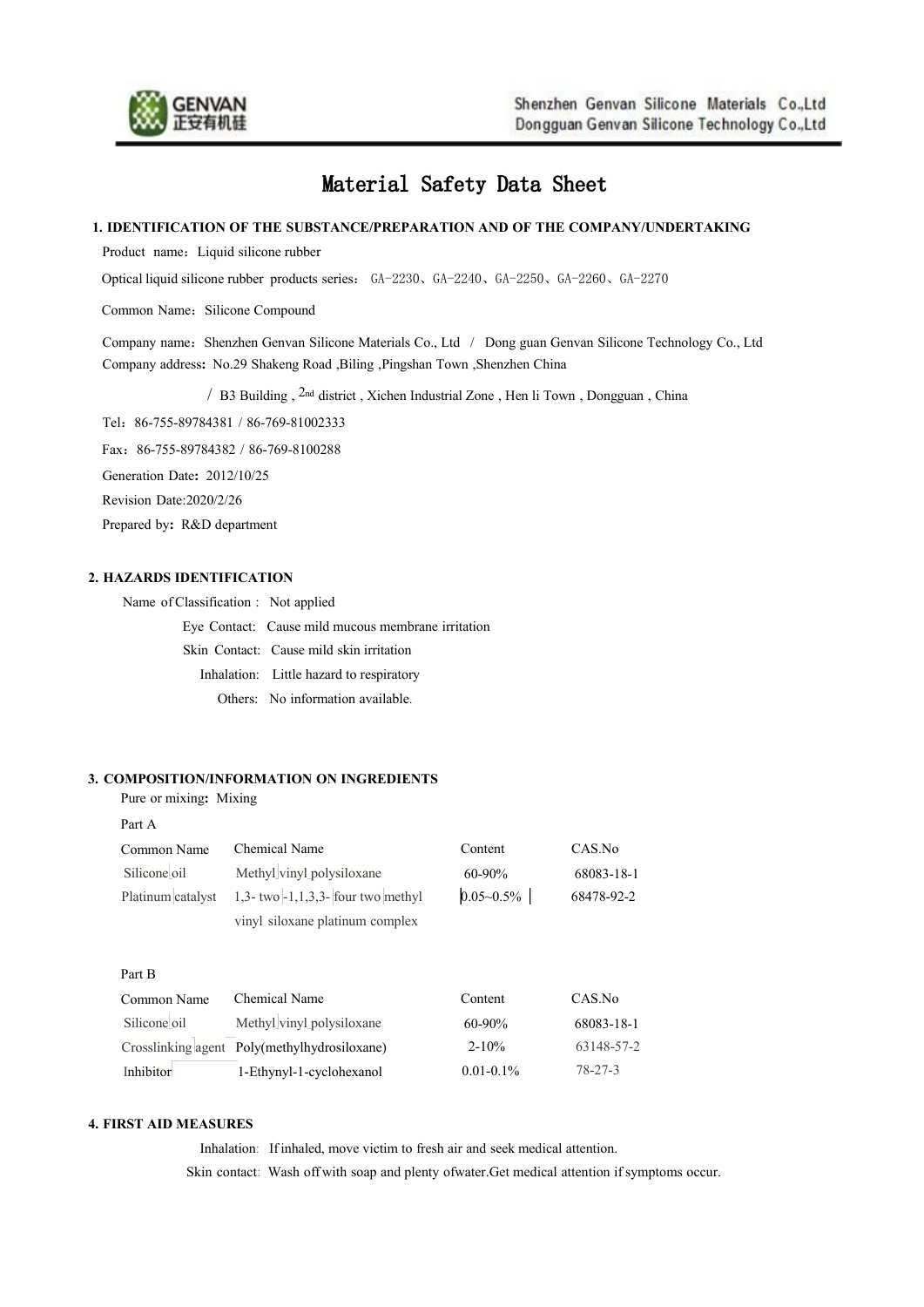

Eye contact: In case of contact, immediately flush eyes with plenty ofwater for atleast 15 minutes and get medical attention if irritation persists.

Ingestion: Induce vomiting immediately and call a physician.

## **5. FIRE-FIGHTING MEASURES**

Fire fighting procedure: Remove sources ofcombustible. Using fire-fighting media or water. The fire fighting should be done from the windward side, with suitable respiratory protective device, ifnecessary.

Extinguishing Media: Foam, carbon dioxide, powder, water spray

## **6. ACCIDENTAL RELEASE MEASURES**

Sweep up or vacuum up spillage and collect in suitable container for disposal.

## **7. HANDLING AND STORAGE**

Handling: It is strictly prohibited to fire when in handling. Storage: Storage in dark and cool place indoors, with container tightly closed

## **8. EXPOSURE CONTROLS / PERSONAL PROTECTION**

Administrative exposure limit: Not applied Respiratory protection: Not applied

#### **9. PHYSICAL AND CHEMICAL PROPERTIES**

Form: Solid Appearance: Translucent Odor: Slight smell Boiling point: No data Vapor tension: No data Volatility: None Melting Point: Not applied Flash point: Not applied Density: 1.05-1.24 (25℃)

Solubility in water: Insoluble

#### **10. STABILITY AND REACTIVITY**

Stability: Stable under recommended storage conditions.

Reactivity: The catalysis of strong acids or bases cause polymerization or decomposition.

# **11. TOXICOLOGICAL INFORMATION**

Skin destruction property: No data available

Skin irritation: No data available

Eye irritation: No data available

Sensitization property: No data available

Acute toxicity: No data available

- Carcinogenicity: No data available
- Mutagenicity: No data available

Toxicity to reproduction: No data available